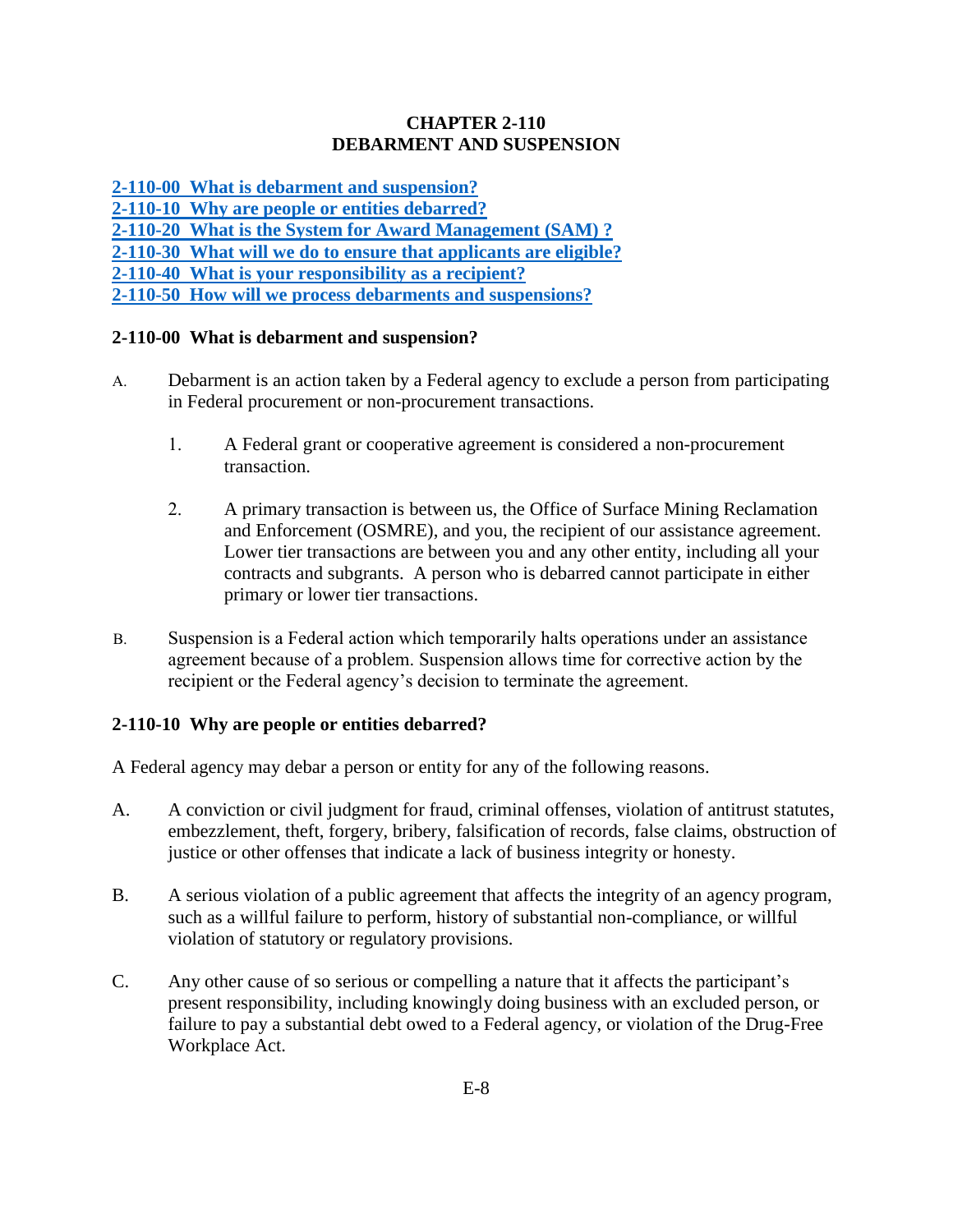# <span id="page-1-0"></span>**2-110-20 What is the System for Award Management (SAM) ?**

The [System for Award Management \(SAM\)](http://www.sam.gov/) is the Official U.S Government system that consolidated several independent systems that are used in procurement and financial assistance for evaluating the financial worthiness of a contractor or recipient. SAM is a widely available source of the most current information about persons who are excluded or disqualified from transactions with the Federal government. Federal agencies and recipients may use the SAM. The General Services Administration (GSA) maintains the system.

### <span id="page-1-1"></span>**2-110-30 What will we do to ensure that applicants are eligible?**

- A. OSMRE will not award financial assistance to applicants that are debarred or suspended or otherwise excluded from or ineligible for Federal financial assistance.
- B. Our awarding office must check SAM to determine whether a participant or principal is excluded before the authorized official approves any grant or cooperative agreement.

## <span id="page-1-2"></span>**2-110-40 What is your responsibility as a recipient?**

- A. As a recipient, you must determine whether any of your own principals are excluded or disqualified. You must also determine if another person or persons at the next lower tier with whom you intend to do business is excluded or disqualified. You can make this determination in the following ways:
	- 1. Check SAM.
	- 2. Add a clause or condition to the transaction agreement with that person.
- B. You must inform the authorized official at our awarding office if at any time you learn that any certifications you may have included in your original application package were incorrect when submitted or have since become incorrect.

### <span id="page-1-3"></span>**2-110-50 How will we process debarments and suspensions?**

- A. We will initiate action when we have adequate evidence to suspect that one of the causes for debarment or suspension has occurred. For example, an indictment is sufficient grounds for initiating a suspension.
- B. We will use the following process to initiate debarment or suspension actions.
	- 1. The awarding office must investigate and document information concerning the existence of a cause for debarment. The awarding office must forward its findings and recommendations to the AD-PS.